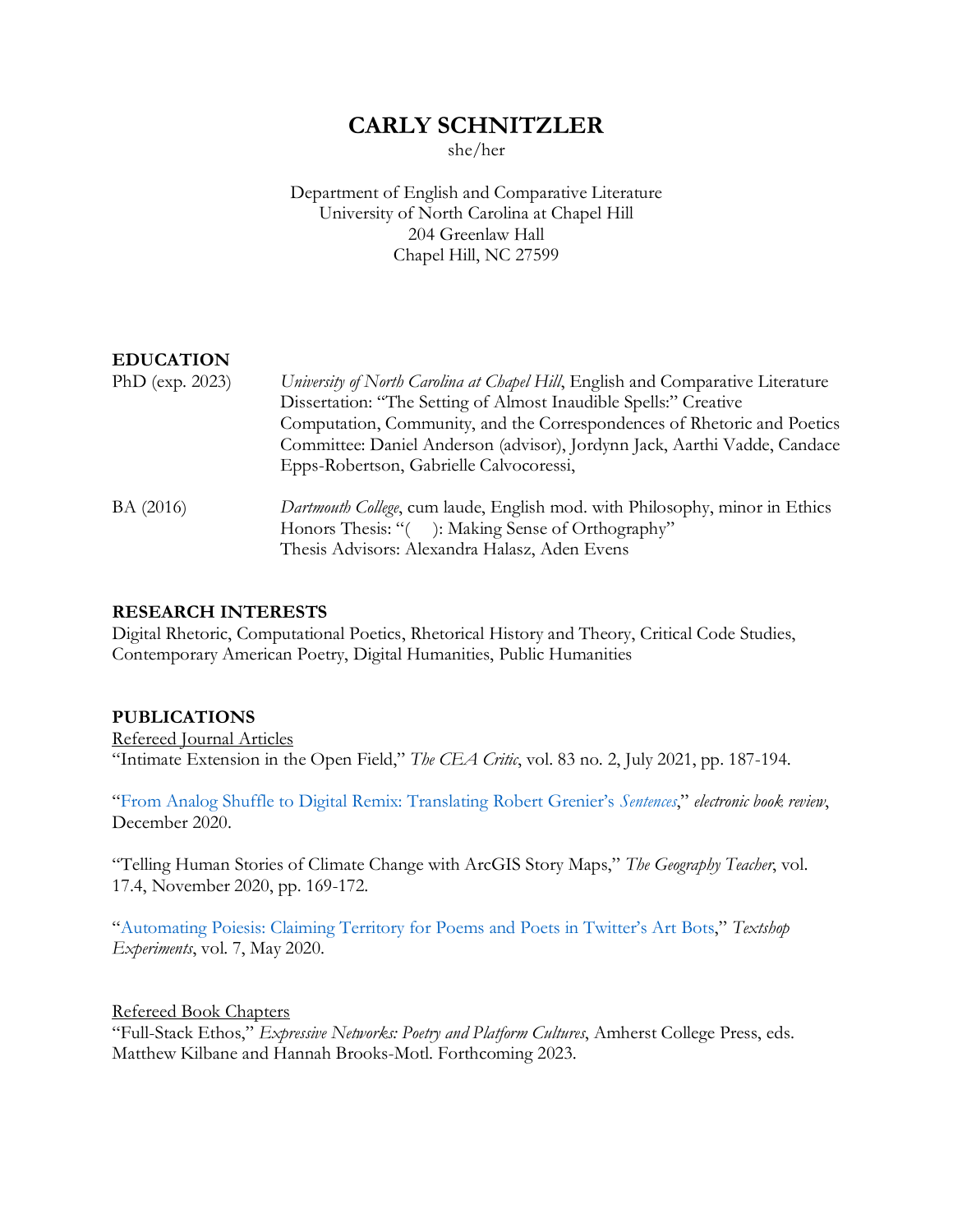## **CONFERENCE PRESENTATIONS, INVITED TALKS, AND SEMINARS**

Refereed Conference Presentations

"Building with Care: Creating a Values-Oriented Digital Community Archive," Electronic Literature Organization panel, *Modern Language Association Convention.* San Francisco, CA. January 2023.

Co-Chair, "Misreading the Surface: Reevaluating Our Post-critical Moment," *Northeast Modern Language Association Convention.* Baltimore, MD. March 2022.

Organizer, "Speculative Lessons/Just Futures: Creativity and Accessibility in Computational Poetics," *If, Then: Technology and Poetics Symposium* (virtual), March 2022.

Discussion Leader, "How Has Artificial Intelligence Altered the Idea of Creativity?," In Our Image: AI and the Humanities, *National Humanities Center*. Durham, NC (virtual), April 2021.

"Rethinking Poetic Labor for a Digital Public," *Northeast Modern Language Association Convention.*  Philadelphia, PA (virtual), March 2021.

"Translating *Sentences*: The Work of the Writerly Reader's Body Between the Analog and Digital," *Rhetoric Society of America*. Portland, OR. May 2020. (Canceled due to COVID-19 pandemic)

"Virtual Reality in Actual Classrooms," *Computers and Writing*. Greenville, NC. May 2020. (Canceled due to COVID-19 pandemic)

"Performing Digital Literacy: Low-Bridge, High-Benefit Approaches for Teachers, Administrators, and Writing Centers," *Conference on College Composition and Communication*. Pittsburgh, PA. March 2019.

"Algorithms Performing Poetry: OuLiPo for the Digital Age," *Conference on College Composition and Communication*. Digital Praxis Poster Session. Pittsburgh, PA. March 2019.

#### Invited Talks and Workshops

"Bringing Public Digital Humanities to the Writing Classroom" Workshop, Graduate Student Summer Virtual Residency, *National Humanities Center.* Durham, NC (virtual), July 2022.

"Keeping Your Course Accessible" MPH Faculty Workshop, *Gillings School of Global Public Health at UNC-Chapel Hill*, Chapel Hill, NC (virtual), March 2022.

"Iteration 7," *Sonnet 100* Collaborative Reading, *Textshop Editions* (virtual), May 2021.

"Teaching with ArcGIS in the College Composition Classroom," Graduate Student Summer Residency, *National Humanities Center*. Durham, NC (virtual), July 2020.

#### Seminars, Institutes, and Working Groups

"Race, Social Justice and DH: Applied Theories and Methods," Digital Humanities Summer Institute Online, *University of Victoria*, Victoria, BC, June 2022.

Critical Code Studies Working Group, *HaCCS/University of Southern California* (virtual), January-February 2022.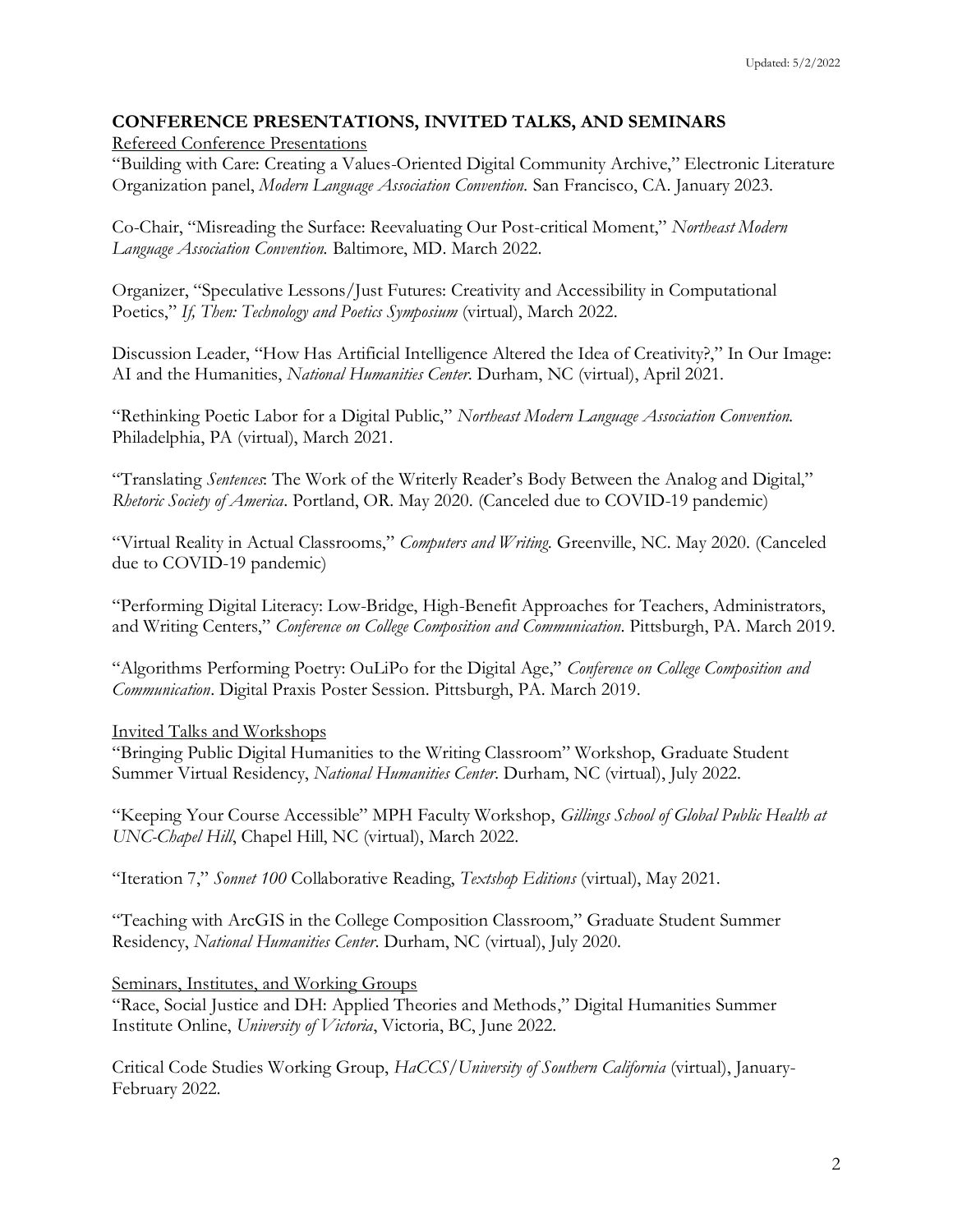# **CONFERENCE PRESENTATIONS, INVITED TALKS, AND SEMINARS (cont'd.)**

Seminars, Institutes, and Working Groups (cont'd.) "Rhetoric, Culture, and Technology," *Rhetoric Society of America Summer Institute*, Syracuse, NY (virtual), May 2021.

"Visual Rhetoric—Moving Bodies, Affective Transmission: Ancient, Early Modern, and Contemporary Perspectives," *Rhetoric Society of America Summer Institute*, College Park, MD. June 2019

## **FELLOWSHIPS, AWARDS, AND GRANTS**

| Fellowships   |                                                                                 |
|---------------|---------------------------------------------------------------------------------|
| 2022          | Digital Dissertation Fellowship, Digital Innovation Lab, UNC-Chapel Hill        |
| 2022          | Richard Crawford Campbell, Jr., 1921 Postgraduate Fellowship, Dartmouth College |
| 2019-2022     | Lindemann Summer Fellowship, Department of English, UNC-Chapel Hill             |
| 2019          | Digital Project Management Fellowship, Digital Innovation Lab, UNC-Chapel Hill  |
| 2019          | NHC Graduate Student Summer Residency, National Humanities Center               |
| <u>Awards</u> |                                                                                 |
| 2022          | Krista Turner Award for Excellence in Student Support, UNC-Chapel Hill          |
| 2022          | Data, Culture, and Society Workshop Award, UNC-Chapel Hill                      |
| 2021          | KCL/UNC Joint Project Award Recipient, Kings College London/UNC-Chapel Hill     |
| 2021          | Latino Studies Program Teaching Award, Department of English, UNC-Chapel Hill   |
| 2019-2022     | Professional Development Award, Department of English, UNC-Chapel Hill          |
| Grants        |                                                                                 |
| 2021          | ARPA Graduate Degree Completion Grant, Graduate School, UNC-Chapel Hill         |
| 2021          | Professional Development Grant, Association of Student Governments, UNC System  |
| 2020          | Online Course Design Grant, Digital and Lifelong Learning, UNC-Chapel Hill      |
| 2020          | Carolina COVID-19 Impact Program Grant, Graduate School, UNC-Chapel Hill        |
| 2019-2022     | Travel Grant, Department of English, UNC-Chapel Hill                            |

# **TEACHING EXPERIENCE**

Instructor of Record

|                  | Department of English and Comparative Literature, UNC-Chapel Hill         |
|------------------|---------------------------------------------------------------------------|
| Spring 2023      | Digital Literature (ENGL 137)                                             |
| <b>Fall 2021</b> | Writing for Business (ENGL 105i)                                          |
|                  | Summer 2021 Introduction to Composition and Rhetoric (ENGL 105) (virtual) |
| Spring 2021      | Writing in the Digital Humanities (ENGL 105i) (virtual)                   |
| <b>Fall 2020</b> | Introduction to Composition and Rhetoric (ENGL 105) (virtual)             |
| Spring 2020      | Introduction to Composition and Rhetoric (ENGL 105) (hybrid)              |
| Fall 2019        | Introduction to Composition and Rhetoric (ENGL 105)                       |
|                  |                                                                           |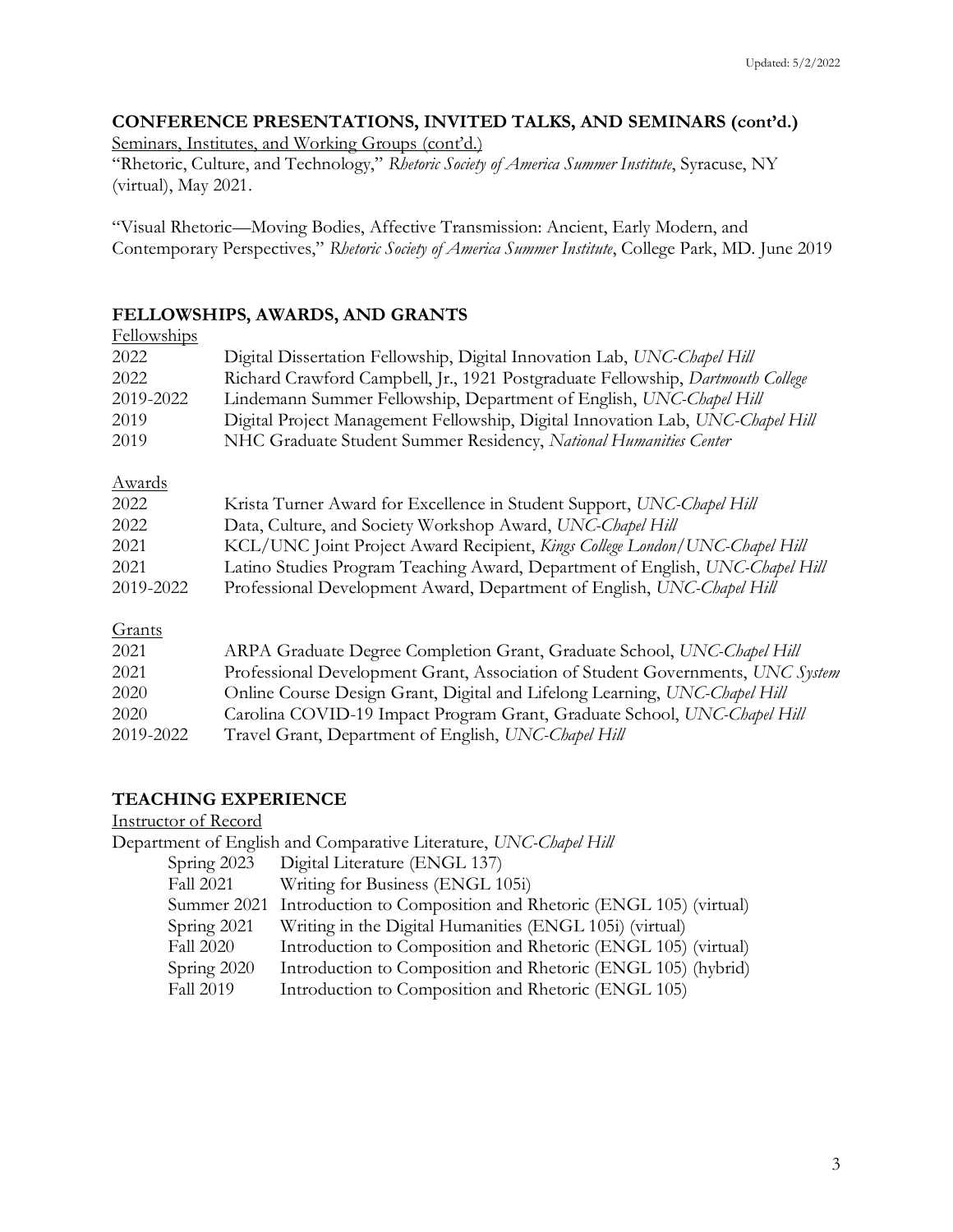# **TEACHING EXPERIENCE (cont'd.)**

Accessibility in Instructional Design Lead<br>Gillings School of Global Public Health, U

|             | Gillings School of Global Public Health, UNC-Chapel Hill   |
|-------------|------------------------------------------------------------|
| Fall 2022   | EPID 826, HBEH 746, MHCH 724, PUBH 748, SPHG 690, SPHG 702 |
| Spring 2022 | SPHG 701, SPHG 721, SPHG 722, ENVR 784                     |
| Fall 2021   | HBEH 700, SPHG 711, SPHG 712, SPHG 713, HBEH 720           |

## Teaching Assistant

*National Humanities Center*

| Summer 2022 Graduate Student Summer Virtual Residency |
|-------------------------------------------------------|
| Teaching African American Studies Faculty Workshop    |
| Responsible AI Curriculum Design Faculty Workshop     |
| Summer 2021 Graduate Student Summer Virtual Residency |
| Winter 2020 Graduate Student Winter Virtual Residency |
| Summer 2020 Graduate Student Summer Residency         |

## *UNC-Chapel Hill*

Summer 2022 Data, Culture, and Society Faculty Workshop

## Guest Teaching

| Spring 2020 | Digital and Multimedia Composition (ENGL 149), UNC-Chapel Hill |
|-------------|----------------------------------------------------------------|
| Spring 2019 | Writing in the Natural Sciences (ENGL 105i), UNC-Chapel Hill   |

## **NGO** Teaching

| 2016-2018 | College Admissions Instructor, Breakthrough Collaborative, New York, NY               |
|-----------|---------------------------------------------------------------------------------------|
| 2013-2016 | Site Director and Verbal Coach, Let's Get Ready, Canaan, NH and Boston, MA            |
| 2013-2014 | Vocational ESL and Business Workshop Instructor, <i>Awamaki</i> , Ollantaytambo, Peru |

## **ACADEMIC SERVICE**

| 2022-present    | Reviewer, The CEA Critic                                                           |
|-----------------|------------------------------------------------------------------------------------|
| 2021-present    | Educational Programs Consultant, National Humanities Center                        |
| 2021            | Co-Organizer with Douglas Stark, "Digital Aesthetics: Critique, Creativity and     |
|                 | Selfhood in Computational Culture," Digital Culture and Society Programme and      |
|                 | Carolina Digital Humanities, Kings College London and UNC-Chapel Hill              |
| $2020$ -present | Founder and co-organizer with Lillian-Yvonne Bertram, "If, Then: Technology and    |
|                 | Poetics" monthly working group and workshop series, UNC-Chapel Hill, UMass         |
|                 | Boston, and Northeastern University                                                |
| 2020-2021       | Programs Coordinator, Carolina Digital Humanities, UNC-Chapel Hill                 |
| 2020-2021       | Webmaster, CoLEAGS (Comp. Literature and English Association of Graduate Students) |
| 2020            | Reviewer for Faculty Award for Excellence in Graduate Student and Academic         |
|                 | Program Support, Graduate School, UNC-Chapel Hill                                  |
| 2020            | Media Accessibility Associate, Digital Innovation Lab, UNC-Chapel Hill             |
| 2019-2021       | Educational Programs Graduate Assistant, National Humanities Center                |
| 2019            | Graduate Examiner for ENGL/PHIL 89, UNC-Chapel Hill                                |
| 2019-2021       | New Graduate Student Orientation Leader, Department of English, UNC-Chapel Hill    |
| 2018-2019       | Departmental Communications Editor, Department of English, UNC-Chapel Hill         |
| 2018-2021       | Graduate Admissions Panelist, Department of English, UNC-Chapel Hill               |